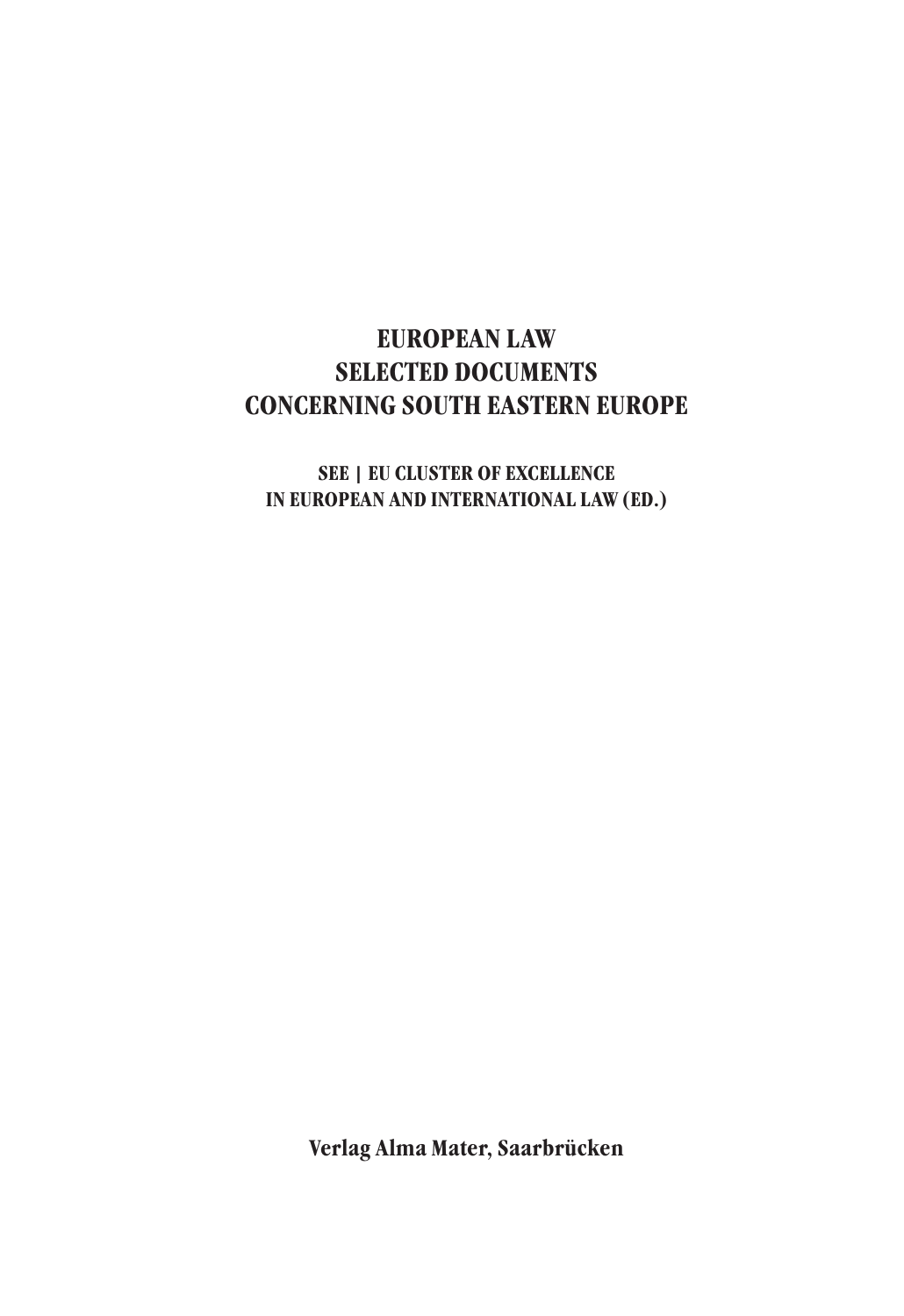## **Preface**

The SEE | EU Cluster of Excellence in European and International Law is a cross-border cooperation network between the Europa-Institut of Saarland University (Germany) and seven partners from South Eastern Europe – the South East European Law School Network (SEELS) and the Law Faculties of the University of Belgrade, the University of Montenegro, the University of Sarajevo, the Ss. Cyril and Methodius University of Skopje, the University of Tirana as well as the University of Zagreb. The project is supported by the German Academic Exchange Service (DAAD) and sponsored by the German Federal Ministry of Education and Research.

The objective of the SEE | EU Cluster of Excellence is the promotion of outstanding capabilities in the area of research and teaching. In that sense, the cluster aims at developing common structures and increasingly coordinating the research and teaching of European and International Law, including the development of common strategies on cross-border regional and local cooperation and on the EU Neighbourhood Policy in general.

The SEE | EU Cluster of Excellence strives to develop and improve cooperation both in terms of teaching and research in European and International Law. The Cluster of Excellence foresees various measures and activities aspiring to achieve the set goals: realization of summer schools and spring courses, increasing the cooperation between the partners, creation of eLearning modules, model curriculum, library cooperation, graduate schools, research projects, networking, scholarships, publications and exchange of experiences.

We decided to assemble our own text collection by compiling key documents of European Law with special focus on South Eastern Europe after recognizing that existing collections do not comply with the specific requirements necessary for the successful implementation of the planned measures and activities. This edition comprises a comprehensive but yet handy collection of relevant European Law documents from both the EU and the Council of Europe. Moreover, it includes the Treaty between the Member States of the European Union and the Republic of Croatia concerning the accession of the Republic of Croatia to the European Union as well as the relevant Stabilisation and Association Agreements between the European Union and their Member States on the one hand and the Republic of Albania, Bosnia and Herzegovina, the Republic of Macedonia, the Republic of Montenegro and the Republic of Serbia on the other hand.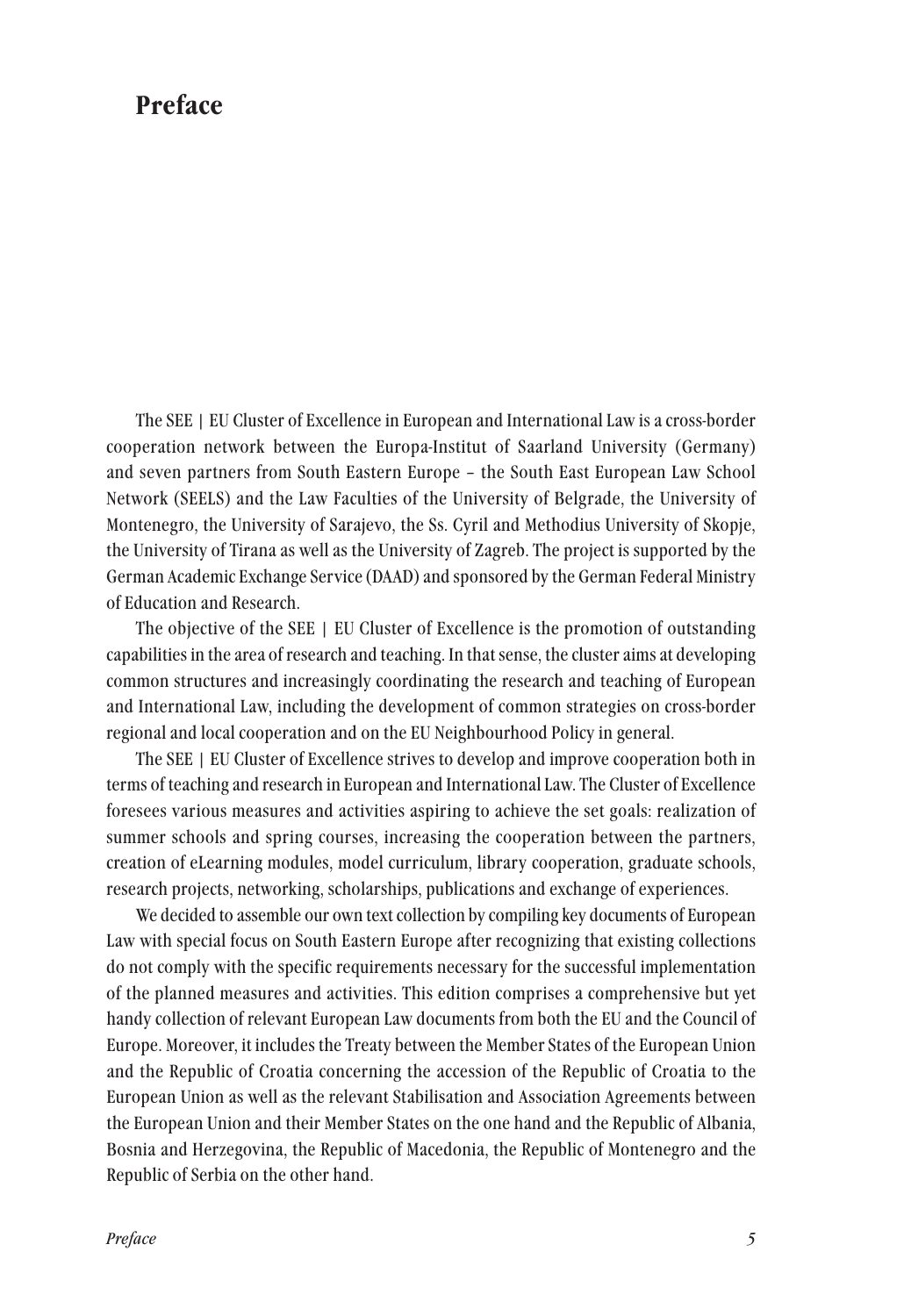First of all, we thank the DAAD – German Academic Exchange Service and the German Federal Ministry of Education and Research for their financial support. Moreover, we are obliged to the Center for SEELS, especially Tamara Bushtreska, for their great cooperation. Ass. iur. Anja Trautmann LL.M. supported and encouraged this publication. We would like to express our gratitude for her essential help and advice. Finally, thanks must also go to Ass. iur. Mareike Fröhlich LL.M. for the realization of this project.

All documents are presented in their official version. Most of the materials have been taken from the EUR-Lex website. According to Article 1(2) of the Council Regulation (EU) No 216/2013 only the Official Journal published in electronic form shall be authentic and shall produce legal effects. Finally, we acknowledge with thanks the permission granted by the Council of Europe to reproduce their materials.

We hope that this selection of documents will prove a useful roadmap through the system of European Law for all activities in the context of the SEE | EU Cluster of Excellence.

Prof. Dr. Marc Bungenberg LL.M., Director Europa-Institut of Saarland University

Prof. Dr. Thomas Giegerich LL.M., Director Europa-Institut of Saarland University

Prof. Dr. Goran Koevski, Manager Centre for the South East European Law School Network (SEELS)

Saarbrücken, November 2015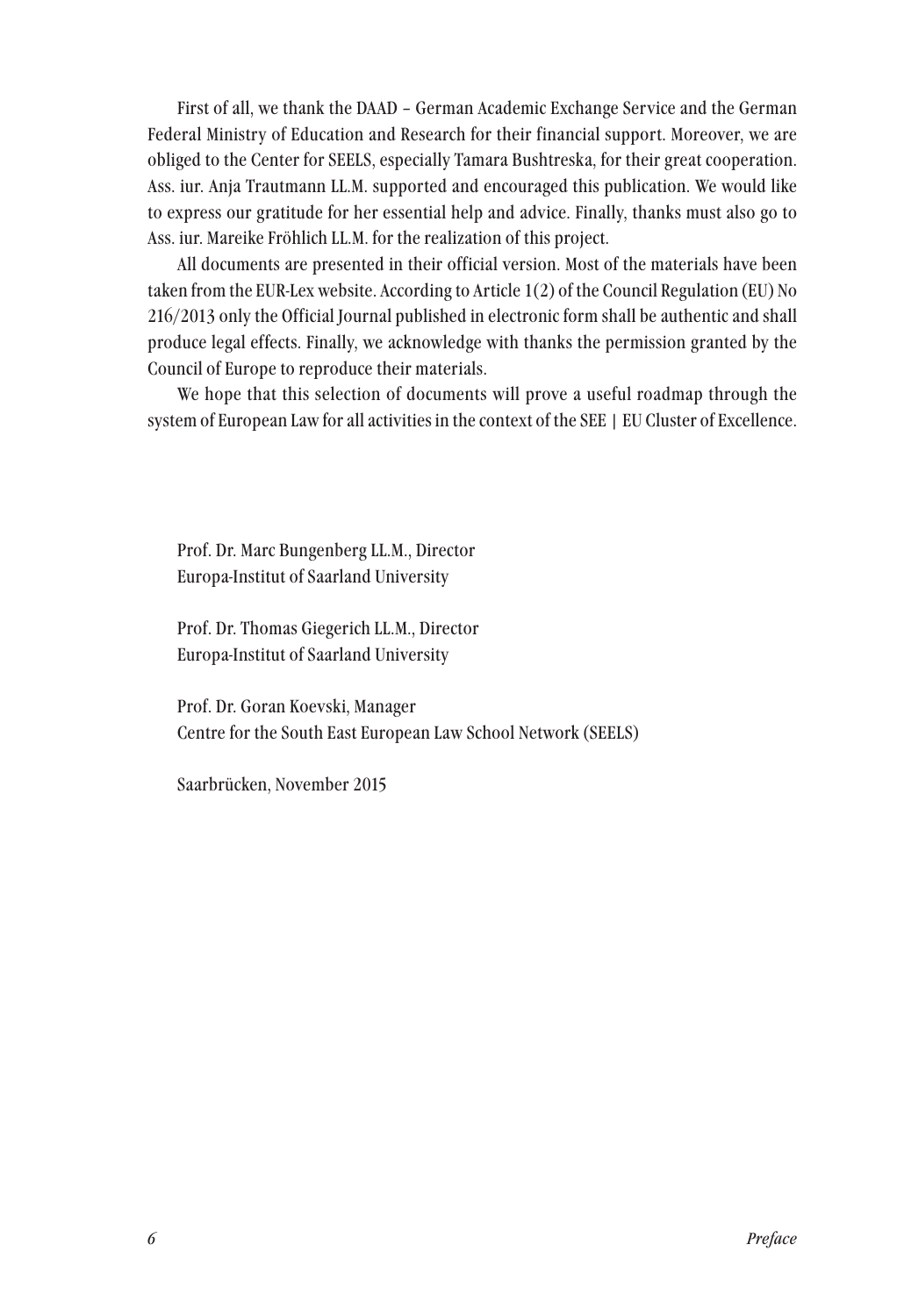## **Contents**

| I | <b>Treaty on European Union</b>                                                     | 11  |
|---|-------------------------------------------------------------------------------------|-----|
| П | Treaty on the Functioning of the European Union                                     | 41  |
|   | <b>III</b> Protocols                                                                |     |
|   | <i>Protocol (No 1)</i> on the Role of national Parliaments in the European Union    | 173 |
|   | Protocol (No 2) on the Application of the Principles of Subsidiarity                |     |
|   | and Proportionality                                                                 | 176 |
|   | <i>Protocol (No 3)</i> on the Statute of the Court of Justice of the European Union | 179 |
|   | Protocol (No 4) on the Statute of the European System of Central Banks              |     |
|   | and of the European Central Bank                                                    | 199 |
|   | <i>Protocol (No 5)</i> on the Statute of the European Investment Bank               | 217 |
|   | Protocol (No $6$ ) on the Location of the Seats of the Institutions and of certain  |     |
|   | Bodies, Offices, Agencies and Departments of the European Union                     | 229 |
|   | Protocol (No 7) on the Privileges and Immunities of the European Union              | 230 |
|   | <i>Protocol (No 8)</i> relating to Article $6(2)$ of the Treaty on European Union   |     |
|   | on the Accession of the Union to the European Convention                            |     |
|   | on the Protection of Human Rights and Fundamental Freedoms                          | 236 |
|   | Protocol (No 9) on the Decision of the Council relating to the Implementation       |     |
|   | of Article 16(4) of the Treaty on European Union and Article 238(2) of the Treaty   |     |
|   | on the Functioning of the European Union between 1 November 2014                    |     |
|   | and 31 March 2017 on the one hand, and as from 1 April 2017 on the other            | 237 |
|   | Protocol (No 10) on Permanent Structured Cooperation established by                 |     |
|   | Article 42 of the Treaty on European Union                                          | 238 |
|   | Protocol (No 11) on Article 42 of the Treaty on European Union                      | 241 |
|   | Protocol (No 12) on the Excessive Deficit Procedure                                 | 242 |
|   | Protocol (No 13) on the Convergence Criteria                                        | 243 |
|   | Protocol (No 14) on the Euro Group                                                  | 245 |
|   | Protocol (No 15) on certain Provisions relating to the United Kingdom               |     |
|   | of Great Britain and Northern Ireland                                               | 246 |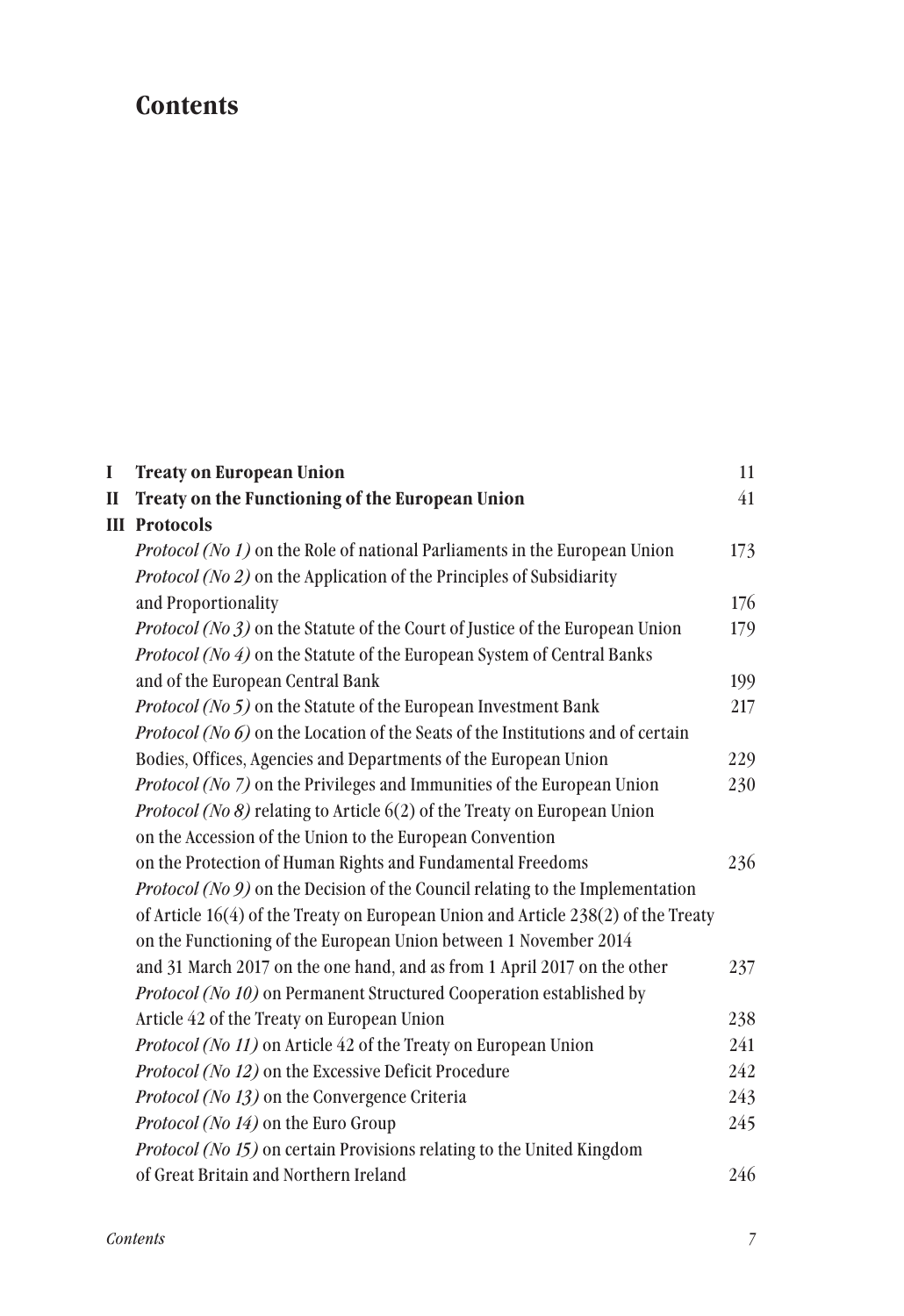|   | Protocol (No 16) on certain Provisions relating to Denmark                 | 248 |
|---|----------------------------------------------------------------------------|-----|
|   | Protocol (No 17) on Denmark                                                | 249 |
|   | Protocol (No 18) on France                                                 | 250 |
|   | Protocol (No 19) on the Schengen Acquis integrated into the Framework      |     |
|   | of the European Union                                                      | 251 |
|   | Protocol (No 20) on the Application of certain Aspects of Article 26       |     |
|   | of the Treaty on the Functioning of the European Union                     |     |
|   | to the United Kingdom and to Ireland                                       | 254 |
|   | Protocol (No 21) on the Position of the United Kingdom and Ireland         |     |
|   | in respect of the Area of Freedom, Security and Justice                    | 256 |
|   | Protocol (No 22) on the Position of Denmark                                | 259 |
|   | Protocol (No 23) on External Relations of the Member States with regard    |     |
|   | to the Crossing of External Borders                                        | 265 |
|   | Protocol (No 24) on Asylum for Nationals of Member States                  |     |
|   | of the European Union                                                      | 266 |
|   | Protocol (No 25) on the Exercise of Shared Competence                      | 268 |
|   | Protocol (No 26) on Services of General Interest                           | 269 |
|   | Protocol (No 27) on the Internal Market and Competition                    | 270 |
|   | Protocol (No 28) on Economic, Social and Territorial Cohesion              | 271 |
|   | Protocol (No 29) on the System of Public Broadcasting in the Member States | 273 |
|   | Protocol (No 30) on the Application of the Charter of Fundamental Rights   |     |
|   | of the European Union to Poland and to the United Kingdom                  | 274 |
|   | Protocol (No 31) concerning Imports into the European Union                |     |
|   | of Petroleum Products refined in the Netherlands Antilles                  | 276 |
|   | Protocol (No 32) on the Acquisition of Property in Denmark                 | 279 |
|   | Protocol (No 33) concerning Article 157 of the Treaty                      |     |
|   | on the Functioning of the European Union                                   | 280 |
|   | Protocol (No 34) on Special Arrangements for Greenland                     | 281 |
|   | Protocol (No 35) on Article 40.3.3 of the Constitution of Ireland          | 282 |
|   | Protocol (No 36) on Transitional Provisions                                | 283 |
|   | Protocol (No 37) on the Financial Consequences of the Expiry               |     |
|   | of the ECSC Treaty and on the Research Fund for Coal and Steel             | 289 |
|   | IV Charter of Fundamental Rights of the European Union                     | 291 |
| V | <b>Convention for the Protection of Human Rights</b>                       |     |
|   | and Fundamental Freedoms                                                   | 303 |
|   | Protocol to the Convention for the Protection of Human Rights              |     |
|   | and Fundamental Freedoms                                                   | 318 |
|   | Protocol No. 4 to the Convention for the Protection of Human Rights        |     |
|   | and Fundamental Freedoms securing certain rights and freedoms other than   |     |
|   | those already included in the Convention and in the First Protocol thereto | 320 |
|   | Protocol No. 6 to the Convention for the Protection of Human Rights        |     |
|   | and Fundamental Freedoms concerning the Abolition of the Death Penalty     | 323 |